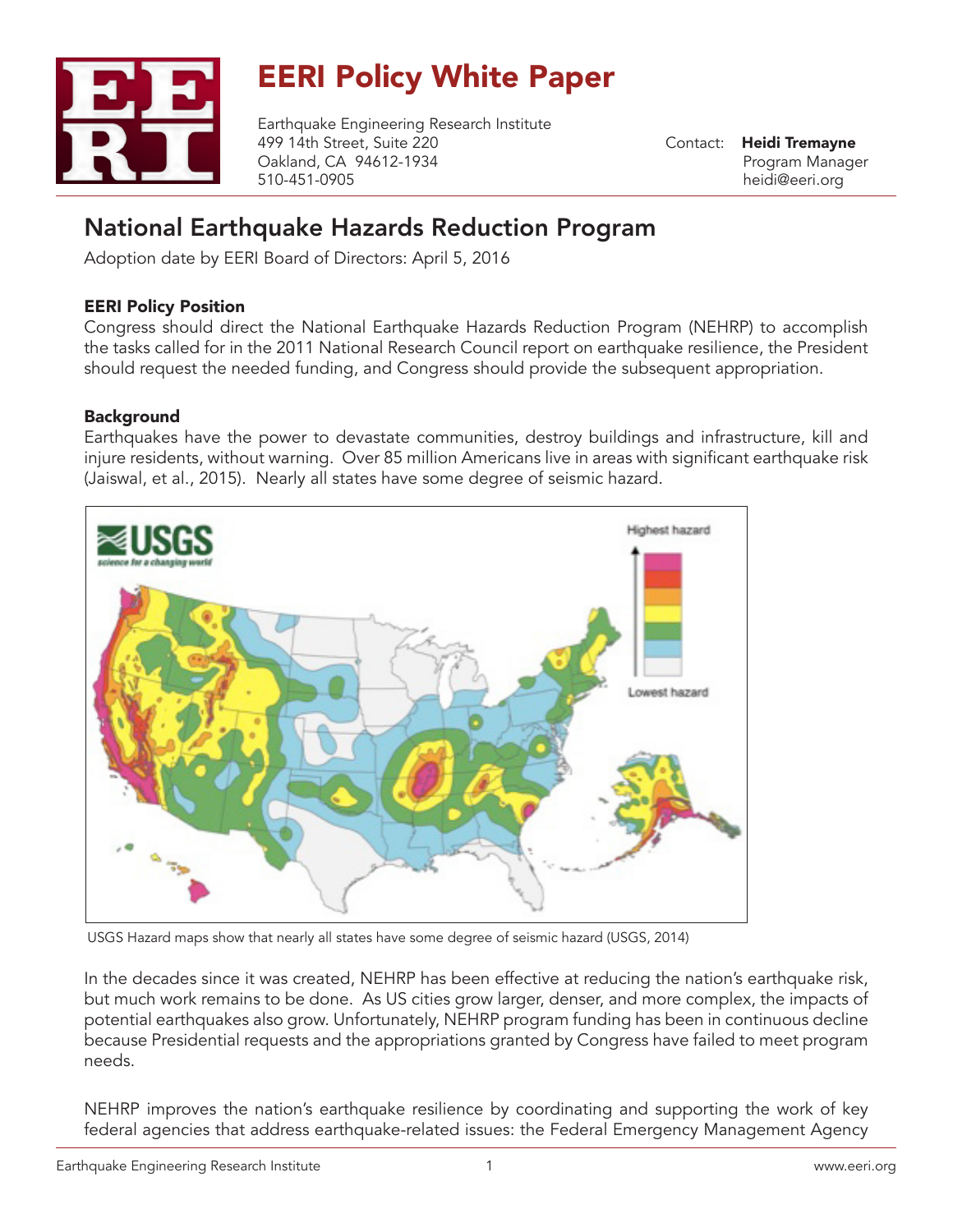(FEMA), the National Institute of Standards and Technology (NIST), the National Science Foundation (NSF), and the US Geological Survey (USGS). It focuses the efforts of these agencies on the activities the nation needs most to improve its earthquake resilience. NEHRP activities emphasize pre-event planning and mitigation, to reduce the amount of damage that inevitable future earthquakes will cause.

The National Research Council (NRC) was commissioned by NIST to develop a roadmap for earthquake hazard and risk reduction in the United States that would be based on the goals and objectives for achieving national earthquake resilience described in the 2008 NEHRP Strategic Plan. Their report was published in 2011 and called for work in 18 tasks focused on research, preparedness and mitigation and annual funding of approximately 300 million dollars per year for 20 years.

The authorization for NEHRP funding expired in 2009, but the President continues to request and the Congress has continued to appropriate funds for the program. However, funding requests fall below the levels called for in the NRC report. Congressional directives would improve program implementation.

#### Needed Action

- 1. Congress should authorize NEHRP funding for the 18 tasks called for in the 2011 NRC report;
- 2. Presidential budgets should request the needed 300 million dollars per year to support this critical work; and
- 3. Congress should appropriate the funds needed to carryout the tasks in the NRC report, based on budget requests.

The NRC report identified the following 18 tasks needed to realize the NEHRP Strategic Plan. They cover the broad range of needs in all fields related to Earthquake Science and Engineering. The tasks and estimated average annual funding are listed below.

| <b>Task</b> |                                                               | <b>Average Annual</b><br>cost (million \$) |
|-------------|---------------------------------------------------------------|--------------------------------------------|
| 1.          | Physics of Earthquake Process                                 | 27                                         |
| 2.          | Advanced National Seismic System                              | 67                                         |
| 3.          | Earthquake Early Warning                                      | 21                                         |
| 4.          | National Seismic Hazard Model                                 | 50                                         |
| 5.          | Operational Earthquake Forecasting                            | 5                                          |
| 6.          | Earthquake Scenarios                                          | 10                                         |
| 7.          | Earthquake Risk Assessments and Applications                  | 5                                          |
| 8.          | Post-Earthquake Social Science Response and Recovery Research | $\overline{2}$                             |
| 9.          | Post-Earthquake Information Management                        |                                            |
| 10.         | Socioeconomic Research on Hazard Mitigation and Recovery      | 3                                          |
| 11.         | Observatory Network on Community Resilience and Vulnerability | 3                                          |
| 12.         | Physics-based Simulations for Earthquake Damage and Loss      | 6                                          |
| 13.         | Techniques for Evaluation and Retrofit of Existing Buildings  | 23                                         |
| 14.         | Performance Based Earthquake Engineering for Buildings        | 47                                         |